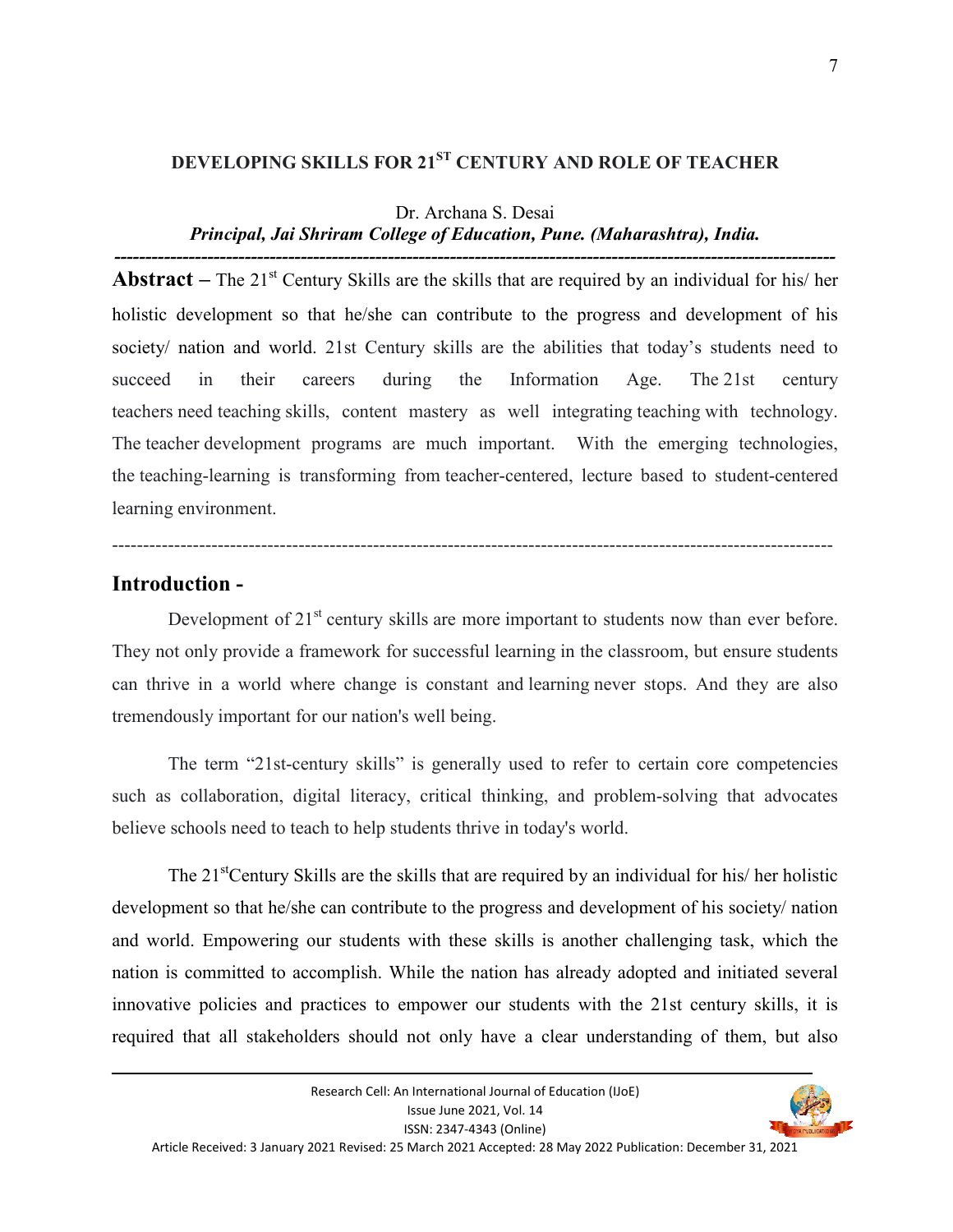collectively collaborate. 21st Century skills are the abilities that today's students need to succeed in their careers during the Information Age. A 21st century education is about giving students the skills they need to succeed in this new world, and helping them grow the confidence to practice those skills. With so much information readily available to them, 21st century skills focus more on making sense of that information, sharing and using it in smart ways.

### **The 21st Century skills are:**

### **The Three 21st Century Skill Categories -**

Each 21st Century skill is broken into one of three categories:

- 1. Learning skills
- 2. Literacy skills
- 3. Life skills

Learning skills - teaches students about the mental processes required to adapt and improve upon a modern work environment.

**Literacy skills -** focuses on how students can discern facts, publishing outlets, and the technology behind them. There's a strong focus on determining trustworthy sources and factual information to separate it from the misinformation that floods the Internet.

**Life skills -** take a look at intangible elements of a student's everyday life. These intangibles focus on both personal and professional qualities.

## **Category 1. Learning Skills (The Four C's)**

The four C's are by far the most popular 21st Century skills. These skills are also called learning skills more educators know about these skills because they're universal needs for any career. They also vary in terms of importance, depending on an individual's career aspirations.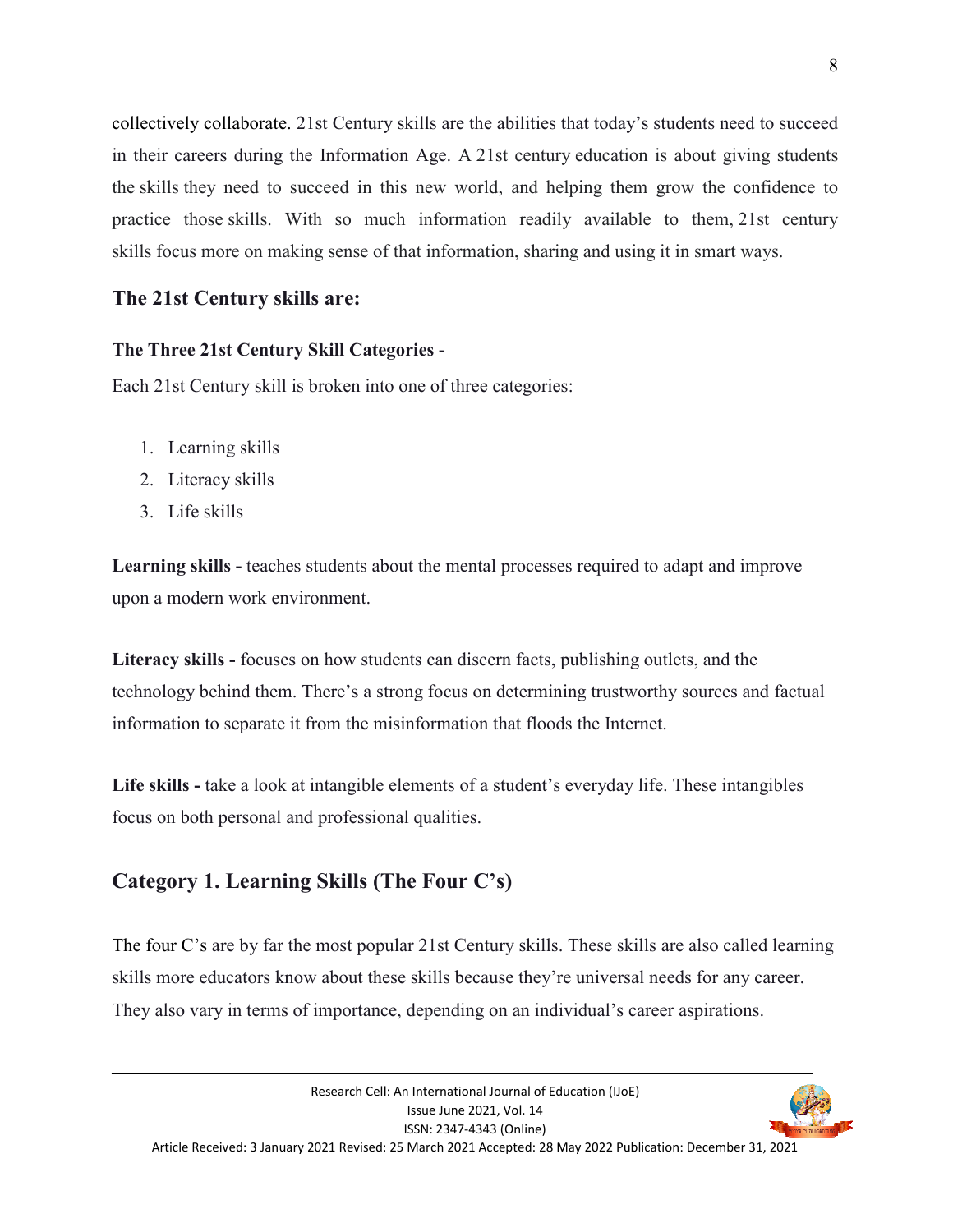#### **The 4 C's of 21st Century Skills are:**

- **Critical thinking**: Finding solutions to problems
- **Creativity:** Thinking outside the box
- **Collaboration**: Working with others
- **Communication**: Talking to others

 Arguably, critical thinking is the most important quality for someone to have in health sciences. It's what helps students figure stuff out for themselves when they don't have a teacher at their disposal. Creativity is equally important as a means of adaptation. This skill empowers students to see concepts in a different light, which leads to innovation. Learning creativity as a skill requires someone to understand that "the way things have always been done" may have been best 10 years ago — but someday, that has to change. Collaboration means getting students to work together, achieve compromises, and get the best possible results from solving a problem. The key element of collaboration is willingness. All participants have to be willing to sacrifice parts of their own ideas and adopt others to get results. Finally, communication is the glue that brings all of these educational qualities together. It's crucial for students to learn how to effectively convey ideas among different personality types. Without understanding proper communication, students in the 21st Century will lack a pivotal skill to progress their careers. But the four C's are only the beginning. 21st Century skills also require students to understand the information that's around them.

### **Category 2. Literacy Skills -**

Literacy skills are the next category of 21st Century skills**.** They're sometimes called IMT skills, and they're each concerned with a different element in digital comprehension.

### **The three 21st Century literacy skills are:**

**Information literacy**: Understanding facts, figures, statistics, and data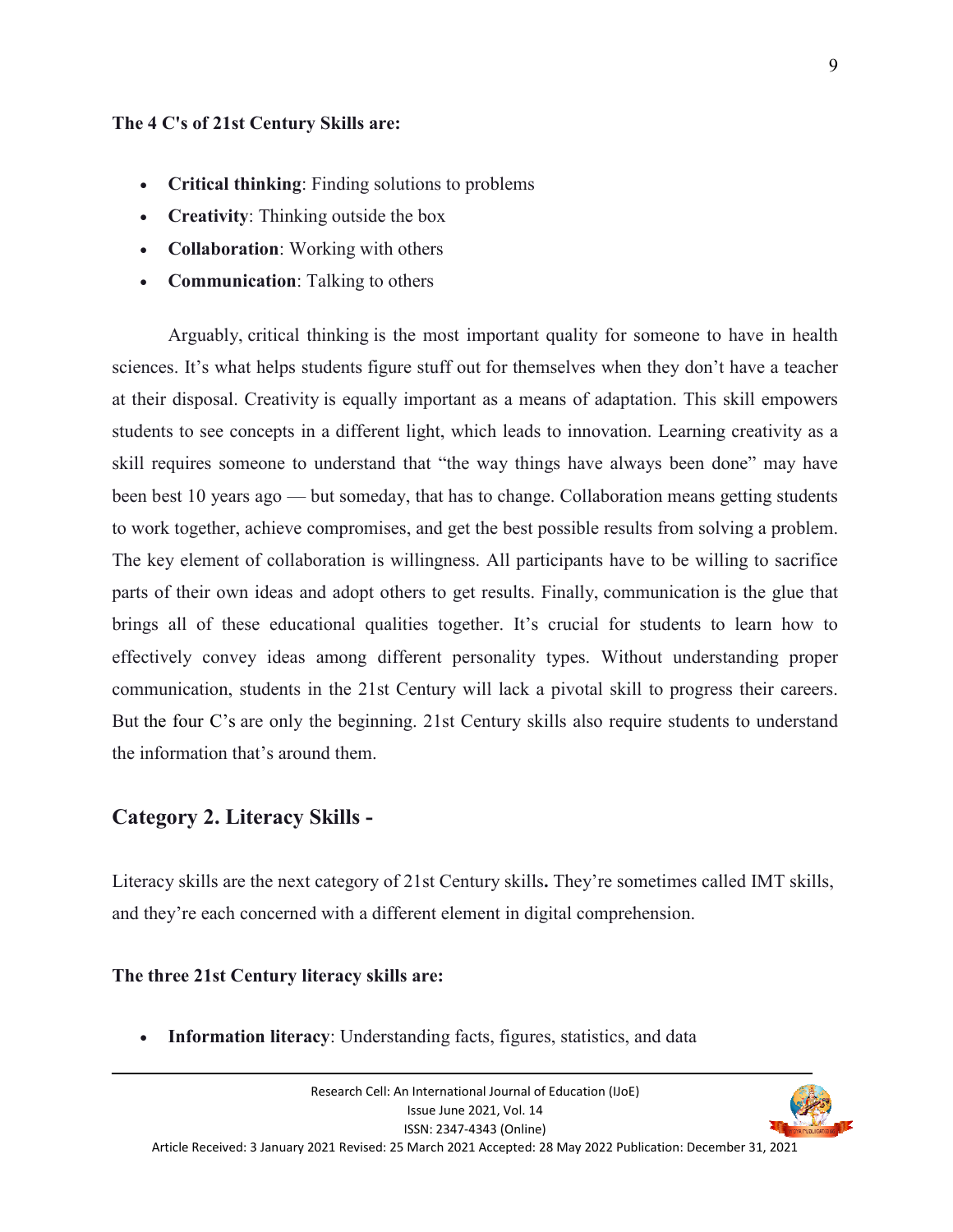- **Media literacy**: Understanding the methods and outlets in which information is published
- **Technology literacy**: Understanding the machines that make the Information Age possible

 Information literacy is the foundational skill. It helps students understand facts, especially data points that they'll encounter online. More importantly, it teaches them how to separate fact from fiction. In an age of chronic misinformation, finding truth online has become a job all on its own. It's crucial that students can identify honesty on their own. Media literacy is the practice of identifying publishing methods, outlets, and sources while distinguishing between the ones that are credible and the ones that aren't**.** Just like the previous skill, media literacy is helpful for finding truth in a world that's saturated with information. But with it, they can learn which media outlets or formats to ignore. They also learn which ones to embrace, which is equally important. Last, technology literacy goes another step further to teach students about the machines involved in the Information Age**.** As computers, cloud programming, and mobile devices become more important to the world, the world needs more people to understand those concepts. Technology literacy gives students the basic information they need to understand what gadgets perform what tasks and why. This understanding removes the intimidating feeling that technology tends to have. After all, if you don't understand how technology works, it might as well be magic. As a result, students can adapt to the world more effectively. They can play an important role in its evolution. They might even guide its future.

### **Category 3. Life Skills -**

Life skills is the final category**.** Also called FLIPS, these skills all pertain to someone's personal life, but they also bleed into professional settings.

#### **The five 21st Century life skills are:**

**Flexibility**: Deviating from plans as needed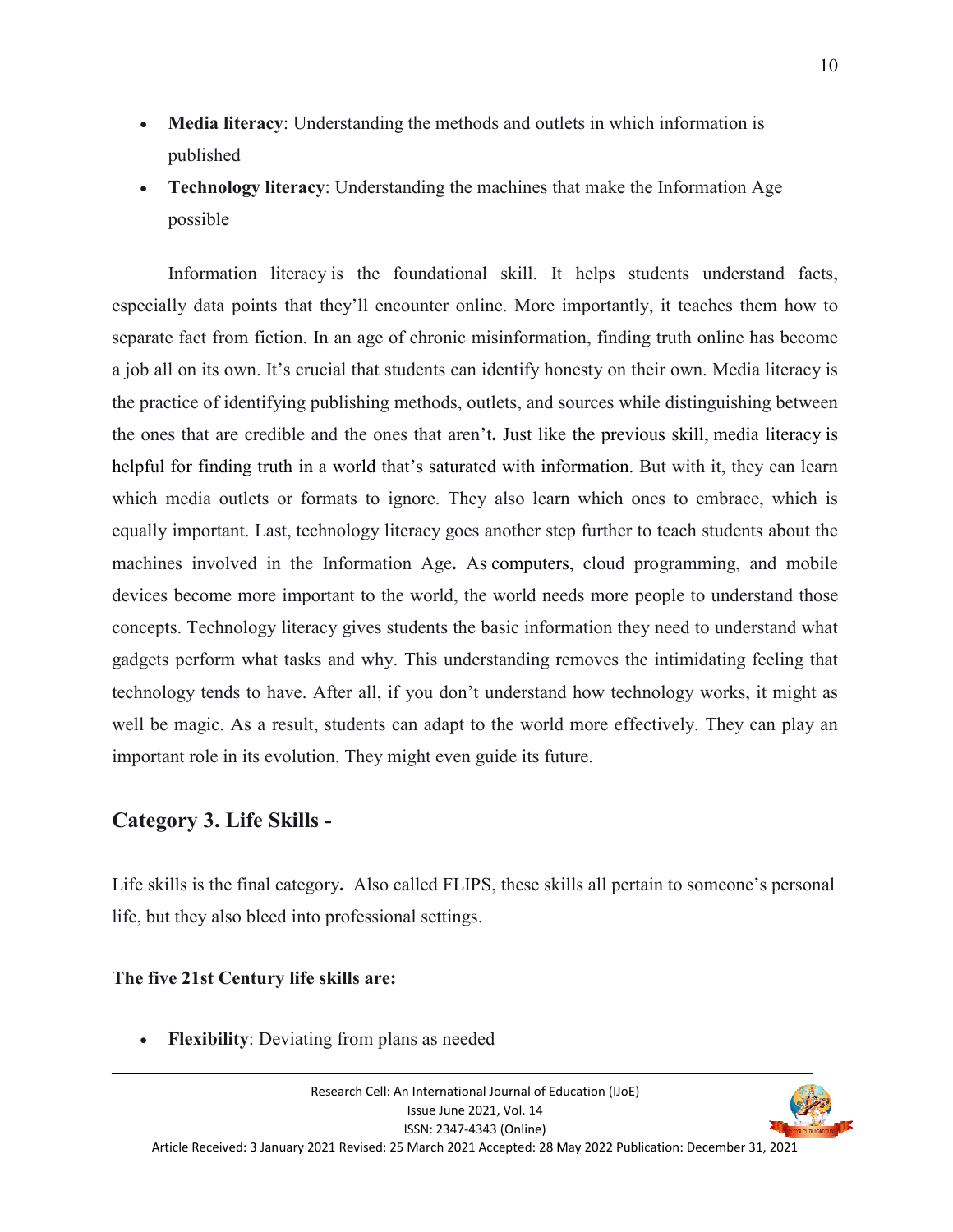- Leadership: Motivating a team to accomplish a goal
- **Initiative**: Starting projects, strategies, and plans on one's own
- **Productivity**: Maintaining efficiency in an age of distractions
- **Social skills**: Meeting and networking with others for mutual benefit

Flexibility is the expression of someone's ability to adapt to changing circumstances. This is one of the most challenging qualities to learn for students because it's based on two uncomfortable ideas:

- 1. Your way isn't always the best way
- 2. You have to know and admit when you're wrong

 That's a struggle for a lot of students, especially in an age when you can know any bit of information at the drop of a hat. Flexibility requires them to show humility and accept that they'll always have a lot to learn — even when they're experienced.Still, flexibility is crucial to a student's long-term success in a career. Knowing when to change, how to change, and how to react *to* change is a skill that'll pay dividends for someone's entire life. Leadership is someone's penchant for setting goals, walking a team through the steps required, and achieving those goals collaboratively**.** Whether someone's a seasoned entrepreneur or a fresh hire just starting their careers, leadership applies to career. As they lead individual departments, they can learn the ins and outs of their specific careers. That gives ambitious students the expertise they need to grow professionally and lead whole corporations. True success also requires initiative, requiring students to be self-starters.Initiative only comes naturally to a handful of people. As a result, students need to learn it to fully succeed. This is one of the hardest skills to learn and practice. Initiative often means working on projects outside of regular working hours. The rewards for students with extreme initiative vary from person to person. Sometimes they're good grades. Regardless, initiative is an attribute that earns rewards. It's especially indicative of someone's character in terms of work ethic and professional progress.That goes double when initiative is practiced with qualities like flexibility and leadership.Along with initiative, 21st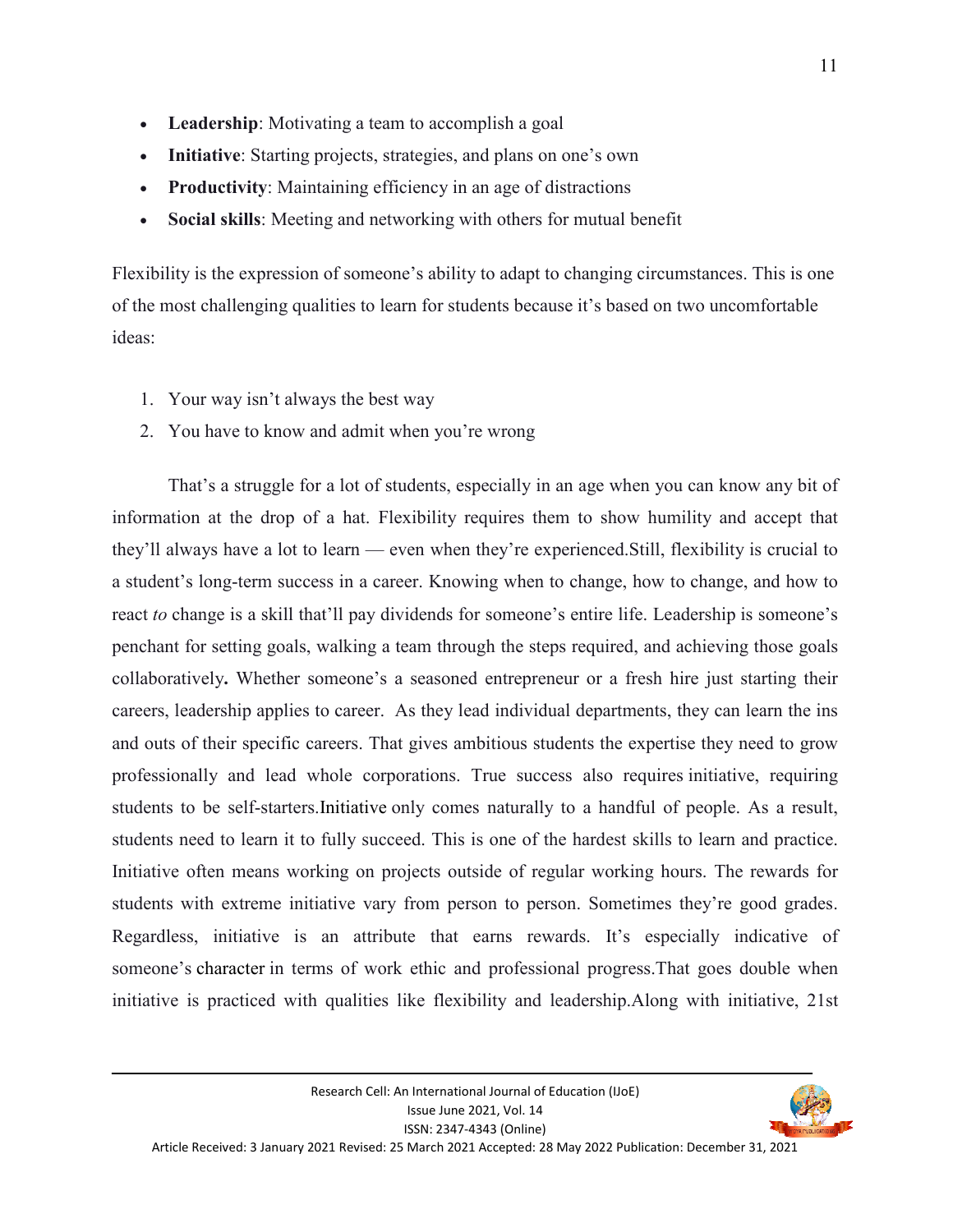Century skills require students to learn about productivity. That's a student's ability to complete work in an appropriate amount of time**.**

 By understanding productivity strategies at every level, students discover the ways in which they work best while gaining an appreciation for how others work as well. That equips them with the practical means to carry out the ideas they determine through flexibility, leadership, and initiative. Still, there's one last skill that ties all other 21st Century skills together. Social skills are crucial to the ongoing success of a professional. This concept of networking is more active in some industries than others, but proper social skills are excellent tools for forging long-lasting relationships. While these may have been implied in past generations, the rise of social media and instant communications have changed the nature of human interaction. As a result, today's students possess a wide range of social skills. Some are more socially adept than others. Some are far behind their peers. And some lucky few may be far ahead; as socializing comes naturally to them. But most students need a crash course in social skills at least. Etiquette, manners, politeness, and small talk still play major roles in today's world. That means some students need to learn them in an educational setting instead of a social setting. For them; it's another skill to add to their lives.

## **The Roles of a Teacher in the 21st Century -**

It is clear that the  $21<sup>st</sup>$  century classroom needs are very different from the  $20<sup>th</sup>$  century ones. In the 21<sup>st</sup> century classroom, teachers are facilitators of student learning and creators of productive classroom environments, in which students can develop the skills they might need at present or in future.

#### **Teacher Roles:**

Most teachers take on a variety of roles within the classroom.

**1. The Controller:** The teacher is in complete charge of the class, what students do, what they say and how they say it. The teacher assumes this role when a new language is being introduced and accurate reproduction and drilling techniques are needed.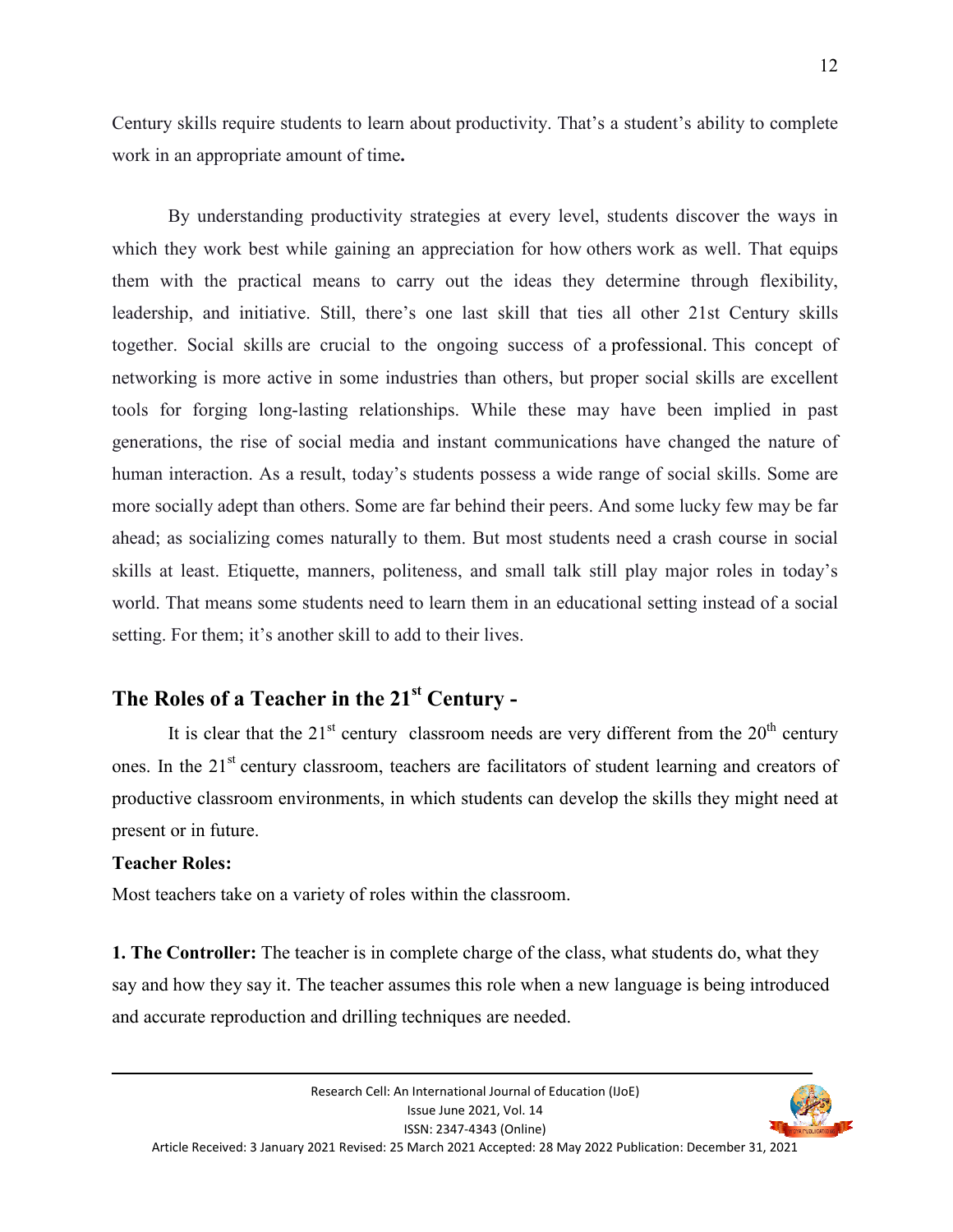In this classroom, the teacher is mostly the center of focus, the teacher may have the gift of instruction, and can inspire through their own knowledge and expertise, but, does this role really allow for enough student talk time? Is it really enjoyable for the learners? There is also a perception that this role could have a lack of variety in its activities.

**2. The Prompter:** The teacher encourages students to participate and makes suggestions about how students may proceed in an activity. The teacher should be helping students only when necessary.

When learners are literally 'lost for words', the prompter can encourage by discreetly nudging students. Students can sometimes lose the thread or become unsure how to proceed; the prompter in this regard can prompt but always in a supportive way.

**3. The Resource:** The teacher is a kind of walking resource center ready to offer help if needed, or provide learners with whatever language they lack when performing communicative activities. The teacher must make her/himself available so that learners can consult her/him when (and only when) it is absolutely necessary.

 As a resource the teacher can guide learners to use available resources such as the internet, for themselves, it certainly isn't necessary to spoon-feed learners, as this might have the downside of making learners reliant on the teacher.

**4. The Assessor:** The teacher assumes this role to see how well students are performing or how well they performed. Feedback and correction are organized and carried out.

 There are a variety of ways we can grade learners, the role of an assessor gives teachers an opportunity to correct learners. However, if it is not communicated with sensitivity and support it could prove counter-productive to a student's self-esteem and confidence in learning the target language.

**5. The Organizer:** Perhaps the most difficult and important role the teacher has to play. The success of many activities depends on good organization and on the students knowing exactly what they are to do next. Giving instructions is vital in this role as well as setting up activities.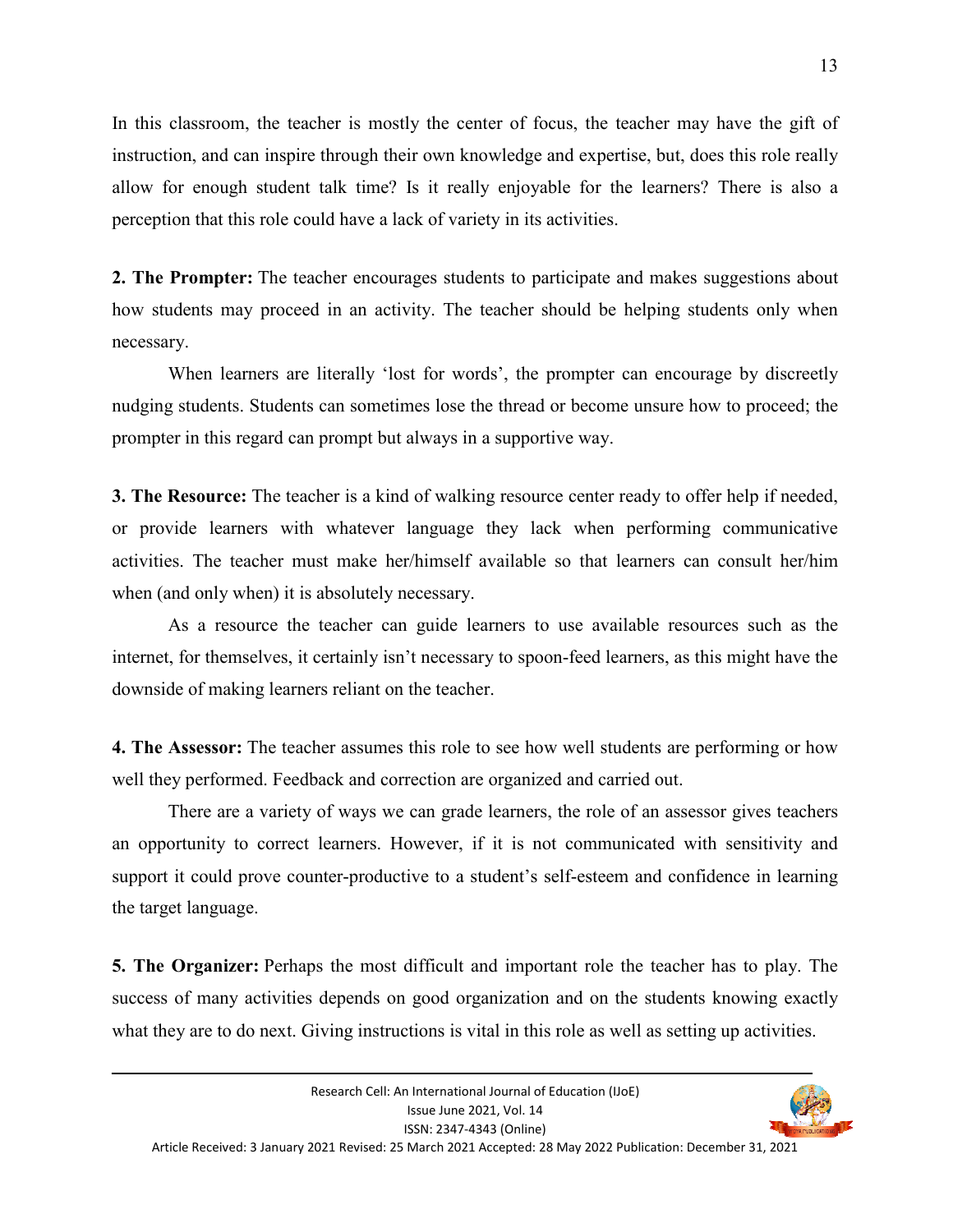The organizer can also serve as a demonstrator, this role also allows a teacher to get involved and engaged with learners. The teacher also serves to open and neatly close activities and also give content feedback.

**6. The Participant:** This role improves the atmosphere in the class when the teacher takes part in an activity. However, the teacher takes a risk of dominating the activity when performing it. Here the teacher can enliven a class; if a teacher is able to stand back and not become the center of attention, it can be a great way to interact with learners without being too overpowering.

**7. The Tutor:** The teacher acts as a coach when students are involved in project work or selfstudy. The teacher provides advice and guidance and helps students clarify ideas and limit tasks. This role can be a great way to pay individual attention to a student. It can also allow a teacher to tailor make a course to fit specific student needs. However, it can also lead to a student becoming too dependent or even too comfortable with one teacher and one method or style of teaching.

### **Conclusion -**

Lectures on a single subject at a time where the norm in the past. Today, collaboration is the thread for all student learning. For instance, the collaborative project-based approach ensures that the curriculum used in this classroom develops:

- Higher order thinking skills
- Effective communication skills
- Knowledge of technology that students will need for 21st-century careers and the increased globalized environment.

 Teachers can play many roles in the course of teaching and this might facilitate learning. Their ability to carry these out effectively will depend to a large extent on the rapport they establish with their students, and of course, on their own level of knowledge and skills.